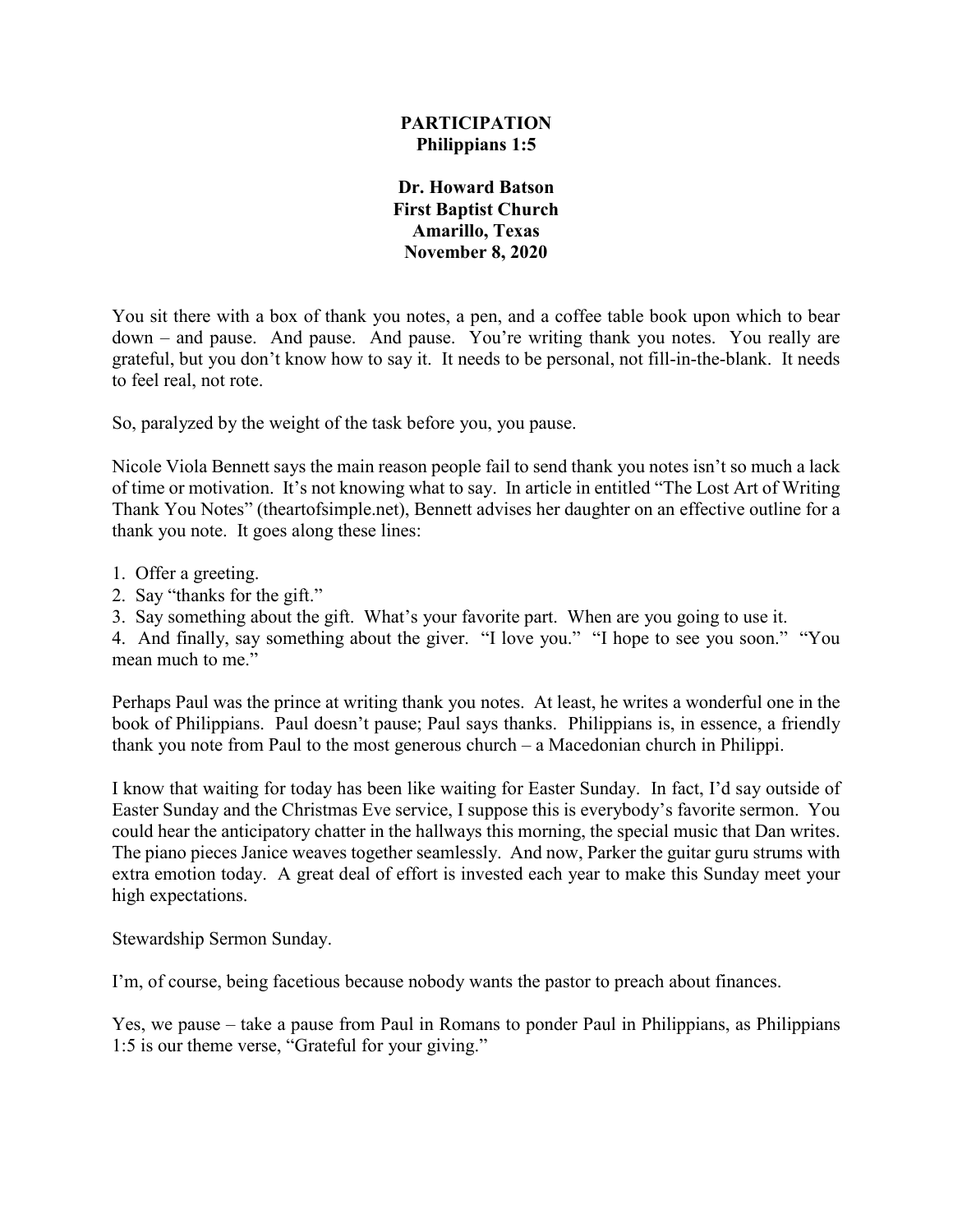Dan wondered if we'd need to do an extra service for today, and I assured him we probably could squeeze all the folks in who were here to stew over stewardship.

The reality is that a great deal of God's word is devoted to the topic of stewardship. The New Testament speaks more about giving than any other topic except salvation. Jesus told 38 parables – 16 concerned the spiritual use of material possessions. One out of every six verses in the Gospels of Matthew, Mark, and Luke discuss the spiritual use of money. The Bible mentions prayer slightly more than 500 times, faith slightly less than 500 times, but the spiritual use of possessions is mentioned over 1,000 times. If what we do with our finances is so important in God's Word, it certainly should be important to us.

We never know the real joy of being a child of God until we know the joy of giving to His church, empowering His people to be salt and light in a decaying and dark world. The longer you live in life, the more you realize the only money you really get to keep is the money you give away. Money invested in a meaningful way continues to give you joy, while the money spent on stuff crumbles, cracks, rusts, rots, evaporates, tears, tarnishes, shrinks, corrodes, and goes kaput.

About 500 years ago, the father of the Reformation, Martin Luther, developed the idea of the "third conversion." He said the first conversion takes place in the mind when you make the mental decision to give yourself completely to God. The second conversion, Luther argued, was in the heart, when passion for Christ really takes root. Luther said the third conversion takes place in your pocketbook, for the transformation has truly happened when your finances reflect that God and God's people, the church, are your priority.

According to Christian financial manager, Larry Burkett, sadly enough, the way Christians manage their money is "almost identical" to non-Christians. Christians don't give any more to their church than unbelievers give to charities. Elton Trueblood said something similar when he said our faith becomes practical when it is expressed in two books: our date book and our pocket book.

The greatest joy is never found in getting  $-$  it is always found in giving.

The Philippians were givers, and Paul was grateful.

You remember how this church began. Turn back to the Acts of the Apostles, the book of Acts, chapter 16. Paul is traveling on a missionary journey, and the Spirit is guiding as he goes. He's trying to get to Bithynia to preach the gospel, "but the Spirit of Jesus did not permit them" (Acts 16:7). They pass through Mysia, and they come to a town named Troas. During a dream in the night, a man – I've always pictured him as standing and waving his hands – appeals to Paul. Luke captures his words: "Come over to Macedonia [that's the name of the whole region], come over to Macedonia and help us. When he had seen the vision, immediately we sought to go into Macedonia, concluding that God had called us to preach the gospel to them" (Acts 16:9-10).

Paul and his companions, at last, arrive at a town named Philippi, a leading city of the district of Macedonia. As was Paul's practice, he, most likely, sought a synagogue on the Sabbath to teach that the rabbi Jesus was the Christ. But in Philippi, there was no synagogue, because there were not enough Jewish men to warrant one.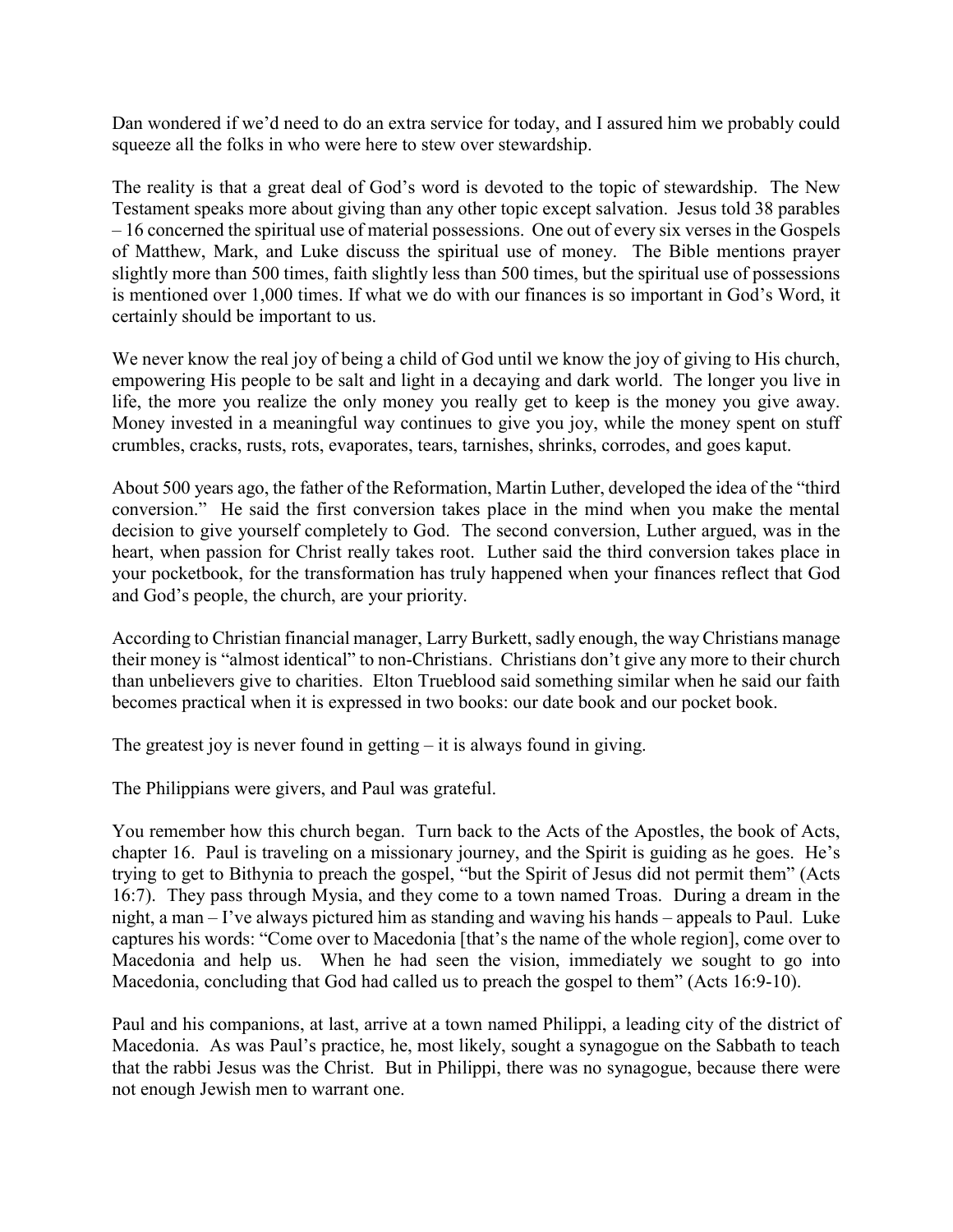Alternatively, Paul goes down to the riverside where there is a place of prayer – where women had assembled for prayer. And there he meets a lady by the name of Lydia. She was a well-do-do business woman, a seller of purple fabrics, one who worshiped God. And as Paul preached Jesus, Luke tells us in Acts 16:14, "the Lord opened her heart to respond to the things spoken by Paul." Lydia said yes to Jesus. She was baptized. In fact, her whole family took the plunge into the gospel. She and Paul become good friends as he stays with her family in her home.

Paul returns to the river, preaching the gospel. But a slave girl, who has a spirit of divination – a fortune teller, who was making a fortune for her master – pesters Paul, following him around as the spirit within her shouted, "These men are bond-servants of the Most High God, who are proclaiming to you the way of salvation." She did this for days. Paul is annoyed. "I've preached in difficult circumstances, but never did I have to duel with a demon during my delivery."

Perturbed, Paul proclaims to the demon, "I command you in the name of Jesus Christ to come out of her!" And she was delivered from the demon that day.

When her masters saw that she was not longer a demonic prophetess, and, thus, she wasn't a profit center – no more money to be made from the devil – they drug Paul and Silas before the magistrates. They ripped off their robes and gave Paul and Silas a brutal beating, locking them in the stocks in the center of the jail.

It's midnight. Paul and Silas were praying to God and singing hymns of praise as the other prisoners listen to these strange men with a hopeful message. Somewhere in the middle of one of those hymns – I imagine it being about the fourth stanza or so – there is a great earthquake. The foundation of the prison shakes, the doors are flung open, and the chains fall from all the prisoners. The jailer himself is roused by the rumble of the earthquake. He sees the prison doors open and draws his sword to commit suicide, knowing his life would be required because he had permitted the prisoners to escape.

Paul cries out, "Don't do it. Do yourself no harm, for we are all here." The jailer rushes in with a flaming torch, falls down before Paul and Silas – these mysterious men who can make earthquakes, these prisoners who sing strange praise in the middle of the night after being beaten with rods – and says, "What do I have to do to be saved?" And Paul and Silas said, "Believe in the Lord Jesus, and you will be saved." He was, and, just like Lydia, his whole family was saved, too. They were all baptized. Paul goes to the jailer's house for a banquet.

Eventually, the leaders of the city discover that Paul himself is a Roman citizen, and they try to get him to just go, because they want to cover up their own crime of unjustly beating a Roman citizen.

That's the way this church begins in Philippi. A lady who sells purple fabric. A servant girl who has been set free from a demon. And a jailer who joins the Jesus movement because he has seen God shake the earth.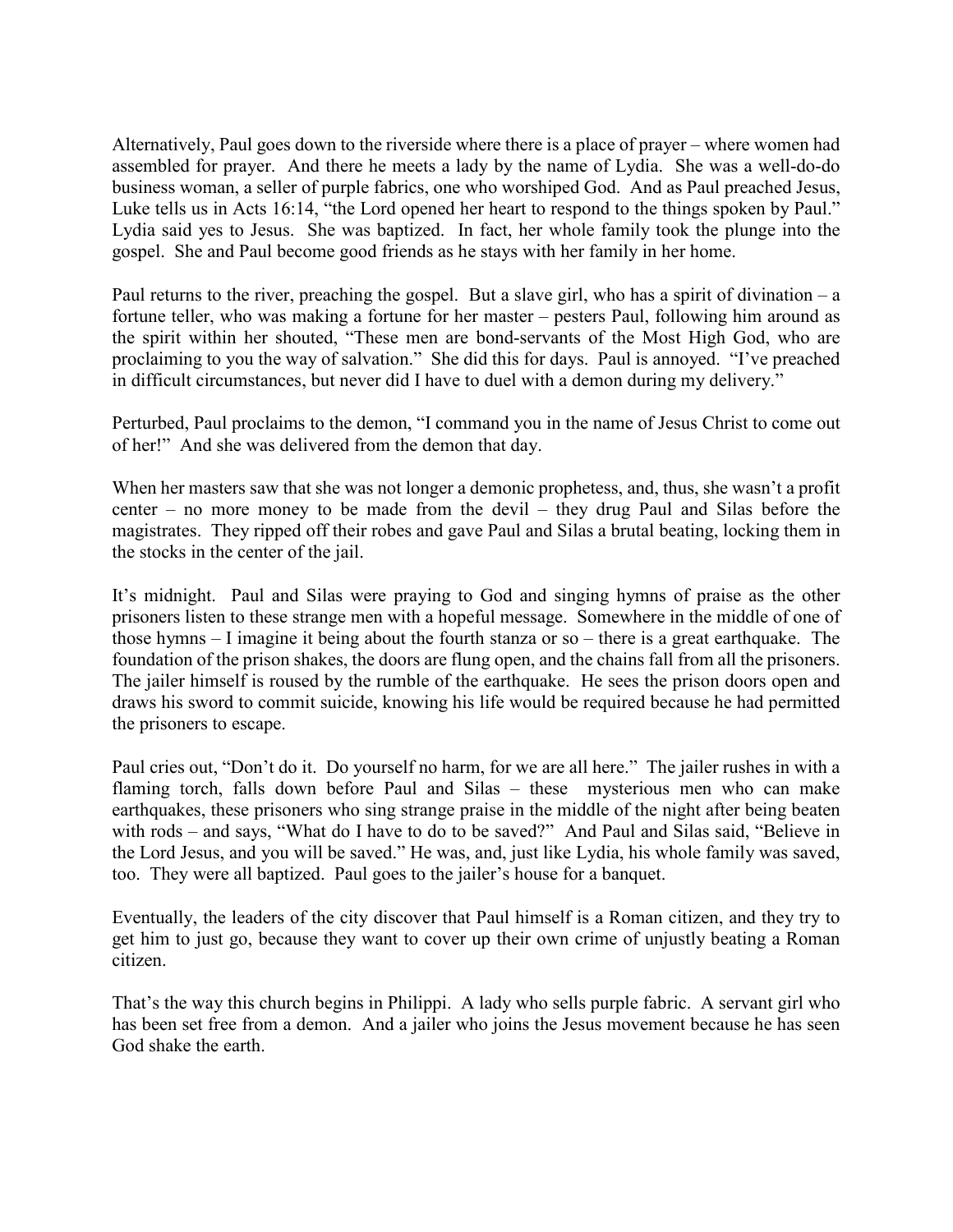They were the most giving church. I imagine Lydia, selling purple – a rare commodity, was a lady of means. And the rest did their part, too. They gave. They gave to Paul, time and time again. In fact, he says in Philippians 4:15, "You have been supporting me from the very beginning."

From the beginning of their faith, they gave generously. At times, when other churches were unable or unwilling to assist him (4:15b), they gave. Even when he was in a nearby town, in Thessalonica, Paul received money for missions from the Philippians (4:16). And the Philippians also joined other Macedonian churches in supporting Paul when he was in Corinth (2 Corinthians 11:8-9). In fact, when Paul was taking up a collection from the churches for the famine-stricken believers in Jerusalem, Paul used the church in Philippi as an example to the Corinthians of people who understand the grace of giving (2 Corinthians 8:1-7).

But, here's the surprise: all their generosity was not from an abundance of resources, but they gave from their poverty (2 Corinthians 8:1-2). He says that while they were in affliction and deep poverty, they had an abundance of joy and gave generously.

So Paul sits in prison, awaiting a trial that could result in his execution, and he writes a thank you note – a thank you note to the church that had found the joy of a generous spirit. Let's go over a bit of his gratitude – found right here in Philippians, the church who gives.

## 1:1-2a

"Paul and Timothy, bond-servants of Christ Jesus, to all the saints in Christ Jesus who are in Philippi, including the overseers and deacons [the leaders]."

## 1:2b

Then he gives his greeting, "Grace to you and peace from God our Father and the Lord Jesus Christ."

Grace – God's gift which comes to us at Christ's expense. It will always remind us of the cross, God's greatest gift. And peace, *shalom* – peace from knowing that God is in control.

## 1:4-5

"always offering prayer with joy in my every prayer for you all, in view of your participation in the gospel from the first day until now."

Participation. The Greek word *koinonia*. It means to partake in, to share with, to be a part of with. Sometimes it means fellowship. What Paul is saying is that when Lydia and the Philippian jailer and the slave girl and all the converts to Christ in Philippi wrote a check for his mission endeavors, they themselves were taking part in the preaching of this gospel. In 4:15, he puts it this way: They were participating in the giving and receiving during his ministry. In their poverty, when no other church did so, in the midst of affliction, they gave.

When Paul talks about an offering, particularly an offering for the poor Jews in Jerusalem, he doesn't use financial words as much as he uses theological language. He calls the offering "grace" (2 Corinthians 8:6, 7, 19). Like here, he calls it "partnership." He also does that in 2 Corinthians 8 and Romans 15. He calls it "ministry" (2 Corinthians 8:4; 9:1, 12, 13; Romans 15:25, 31). He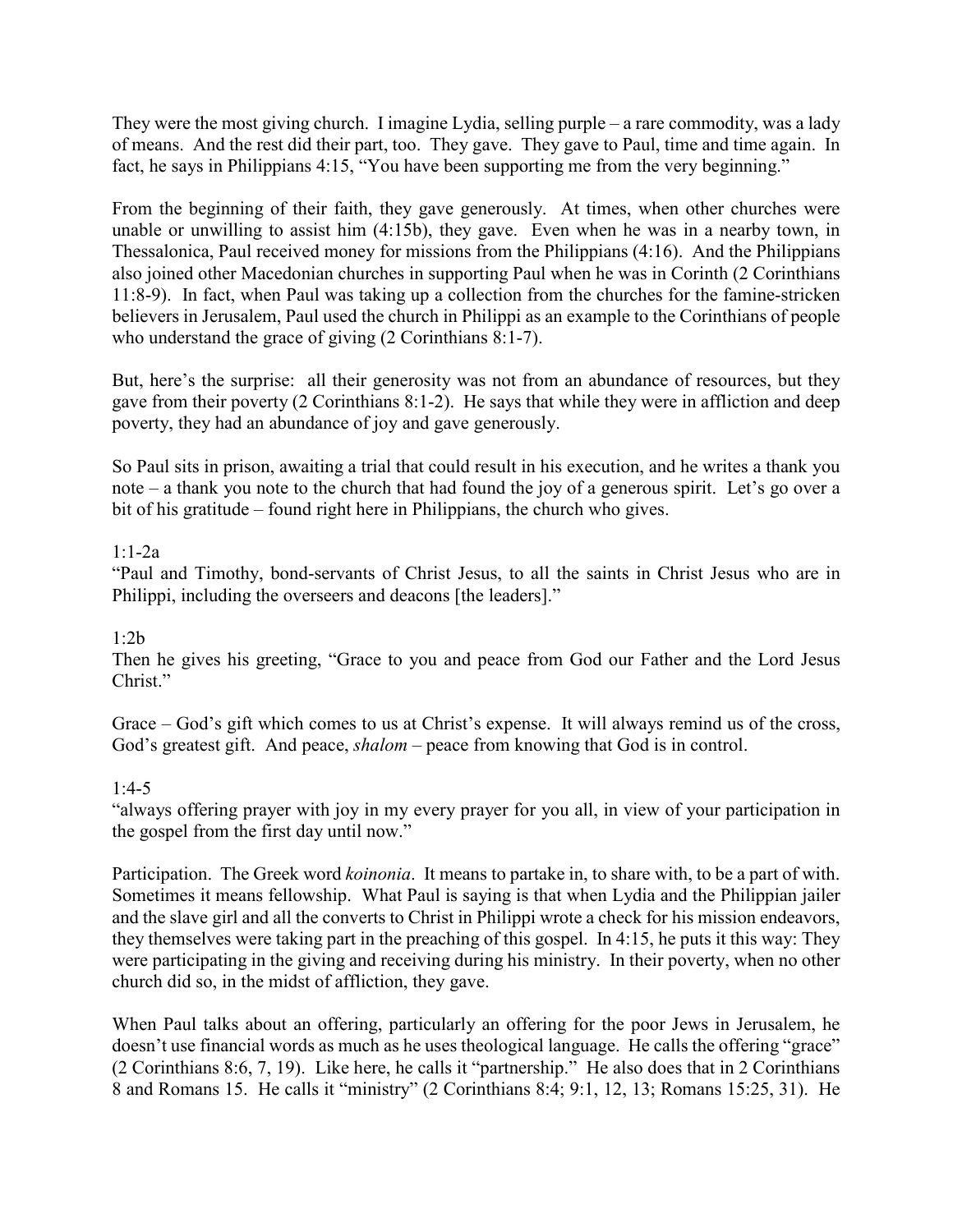calls it "abundance" (2 Corinthians 8:14). He calls it "blessing" (2 Corinthians 9:5). He calls it "good work" (2 Corinthians 9:8). He calls it "the yield of your righteousness" (2 Corinthians 9:10). And he calls is "fruit" (Romans 15:28).

You see, for Paul, one's financial gift was connected to one's heart, to what one believed, how one lived. You show me a faith that does not impact your finances, and Paul would said it's a fraud, it's fake. You see, Paul is in prison and the church has sent Epaphroditus with a gift for the apostle.

Turn over to Philippians 4:10. But I rejoiced in the Lord greatly, that now at last you have revived your concern for me.

It's the language of horticulture. Blooming again. It's springtime for Paul, even in prison, because the generous church has brought the gift for his ministry and missions.

Don't get me wrong, Paul says (v. 11ff.), I'm doing okay, for I have learned to be content with meager means, because (v. 13) "I can do all things through Christ who strengthens me. Nevertheless, you have done well to – here's our word, *koinonia*, the root here – you have done well to share with me while I am afflicted, while I am here in prison (v. 14). No church, he says in verse 15, has helped me like you've helped me. When I was in neighboring Thessalonica (v. 16), you sent a gift over. And that gift will pay dividends to your account (v. 17). Paul views the gift to him as a spiritual investment entered as a credit to the account of the Philippians – an investment that will increasingly pay them rich dividends.

I received (v. 18) from Epaphroditus the gift you sent. It's a sweet aroma. A sacrifice that furthers the cause of Christ. It pleases God. And God, therefore, will supply all your needs according to His riches in glory in Christ Jesus (v. 19).

In fact, giving is part of our sacrificial worship. It always has been. Whether you drop it at the door on your way out, give it online before you get here, or text it during the service, it is a sacrifice. In Genesis 8:21ff., God inhales, takes pleasure in the sacrifices offered by His people. And, you remember back in Act 10, God says to Cornelius, "Your gifts have arisen to heaven like an aroma, a sacrifice to Me."

God's plan is for his people to give. To be generous. To tithe. To bring the whole tithe into the storehouse, the church, so we can participate in the preaching of the gospel and in all that our church does to minister in the name of our Christ.

"Go, break to the needy sweet charity's bread; For giving is living," the angel said.

"And must I be giving again and again?" my peevish and pitiless answer ran.

"Oh, no!" said the angel, piercing me through. "Just give till the Master stops giving to you."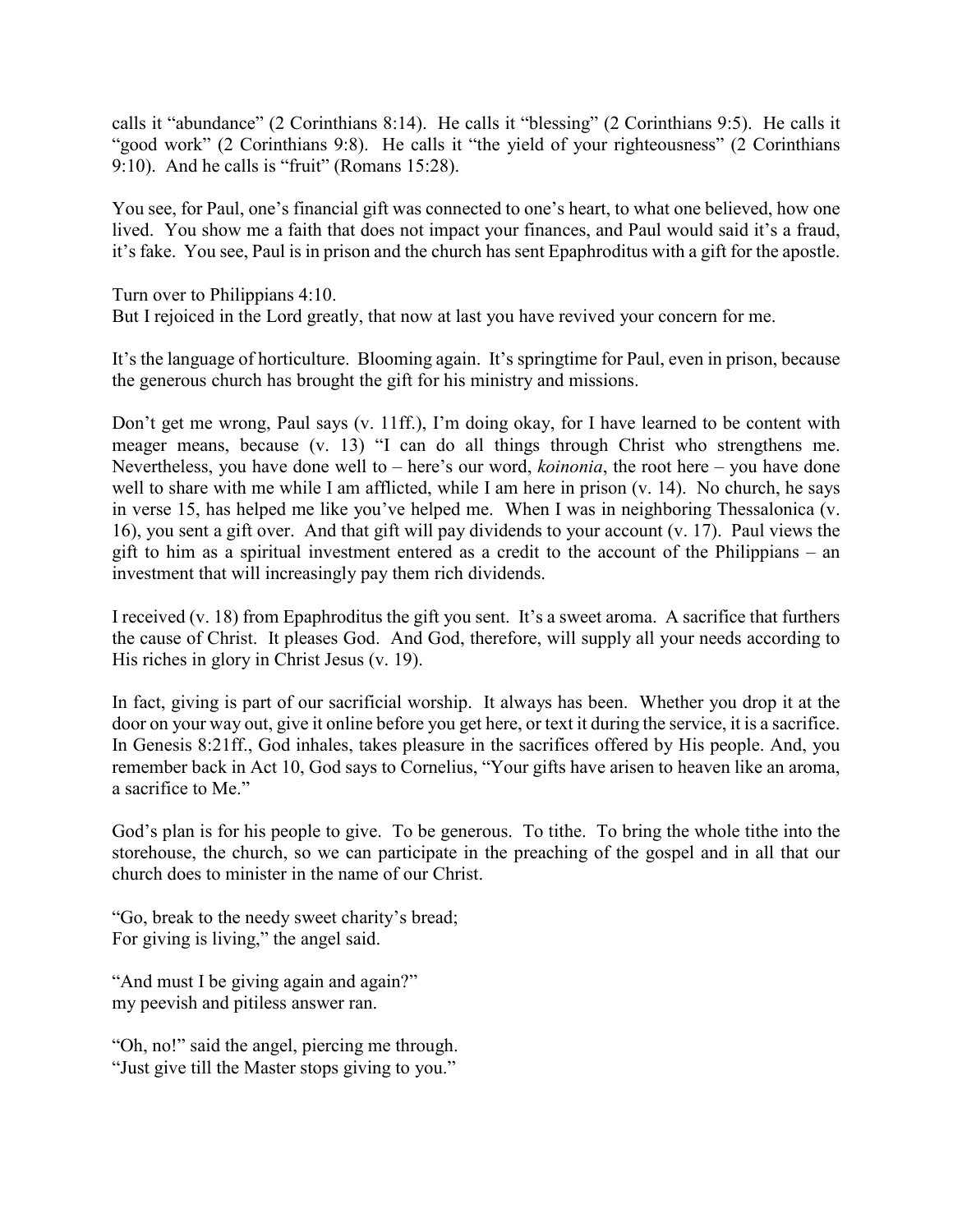I'll give you some guidelines for giving, and I'll do it quickly.

Give to God first. He always expects the first fruits. Your tithe ought to be your first priority with your paycheck, not your last. "And that they might bring the first fruits of our ground and the first fruits of all the fruit of every tree to the house of the Lord annually, and bring to the house of our God the firstborn of our sons and of our cattle, and the firstborn of our herds and our flocks as it is written in the law, for the priests who are ministering in the house of our God. We will also bring the first of our dough, our contributions, the fruit of every tree, the new wine and the oil to the priests at the chambers of the house of our God, and the tithe of our ground to the Levites, for the Levites are they who receive the tithes in all the rural towns" (Nehemiah 10:35-37).

Give systematically, not sporadically. Set it aside for the first day of the week as part of your worship. "On the first day of every week each one of you is to put aside and save, as he may prosper, so that no collections be made when I come" (1 Corinthians 16:2).

Give cheerfully. God loves a cheerful giver. You really don't know joy until you have the joy of giving. "Now this I say, he who sows sparingly will also reap sparingly, and he who sows bountifully will also reap bountifully. Each one must do just as he has purposed in his heart, not grudgingly or under compulsion, for God loves a cheerful giver" (2 Corinthians 9:6-7).

Give regardless of your circumstances. The Philippians gave in their poverty. "Now, brethren, we wish to make known to you the grace of God which has been given in the churches of Macedonia, that in a great ordeal of affliction their abundance of joy and their deep poverty overflowed in the wealth of their liberality. For I testify that according to their ability, and beyond their ability, they gave of their own accord, begging us with much urging for the favor of participation in the support of the saints" (2 Corinthians 8:1-4). Notice the word "participation" again in verse 4.

And give to God proportionally. (See 2 Corinthians 8 above.)

Your church, her missions and ministries in the proclamation of the gospel are possible because school teachers, bank tellers, custodians, coaches, and caterers – each of us doing our part with our tithe.

Paul thanks the church in Philippi because she is so generous during difficult days. I thank you for your unbelievable faithfulness during a scary pandemic. This year, we give thanks for all you have done and will do in extreme generosity.

Last week, I gave all the children ten dimes to teach them to tithe, and told them on the way out they needed to put one of the dimes in the offering plate. One child, like Paul, wrote a thank you note – I think the best thank you note we've ever received. "Dear God, thank you for the money [MONY]. Dear God, here's the money" – meaning here's your tithe.

God gives us100 percent, and he, in turn, asks that we be generous, too.